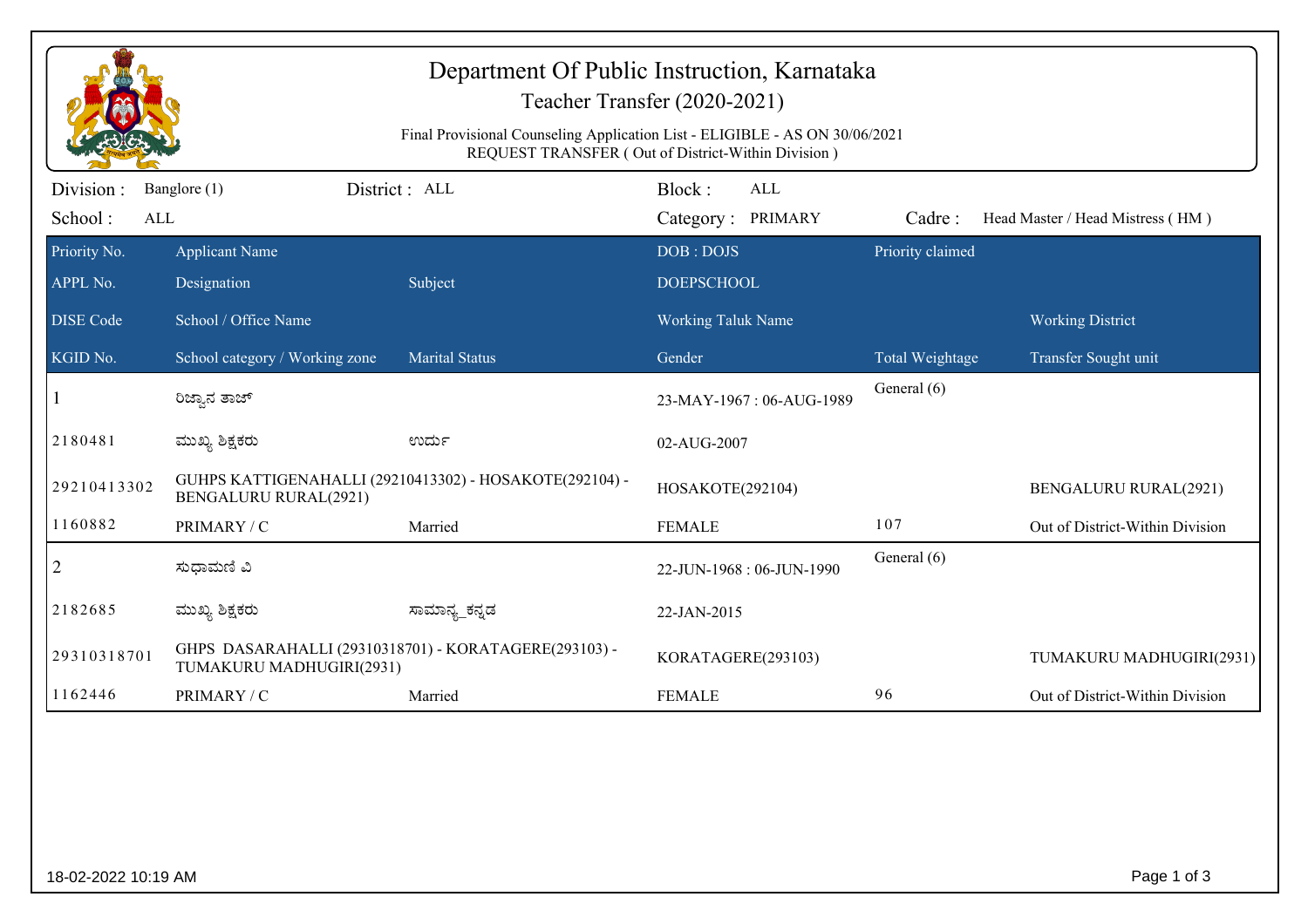| Department Of Public Instruction, Karnataka<br>Teacher Transfer (2020-2021)<br>Final Provisional Counseling Application List - ELIGIBLE - AS ON 30/06/2021<br>REQUEST TRANSFER (Out of District-Within Division) |                                                                                  |                       |                                           |                  |                                  |  |  |
|------------------------------------------------------------------------------------------------------------------------------------------------------------------------------------------------------------------|----------------------------------------------------------------------------------|-----------------------|-------------------------------------------|------------------|----------------------------------|--|--|
| Division:<br>School:<br>ALL                                                                                                                                                                                      | Banglore (1)                                                                     | District : ALL        | Block:<br><b>ALL</b><br>Category: PRIMARY | Cadre:           | Head Master / Head Mistress (HM) |  |  |
| Priority No.<br>APPL No.                                                                                                                                                                                         | <b>Applicant Name</b><br>Designation                                             | Subject               | DOB: DOJS<br><b>DOEPSCHOOL</b>            | Priority claimed |                                  |  |  |
| <b>DISE Code</b>                                                                                                                                                                                                 | School / Office Name                                                             |                       | <b>Working Taluk Name</b>                 |                  | <b>Working District</b>          |  |  |
| KGID No.                                                                                                                                                                                                         | School category / Working zone                                                   | <b>Marital Status</b> | Gender                                    | Total Weightage  | Transfer Sought unit             |  |  |
| 3                                                                                                                                                                                                                | ಪ್ರೇಮಮ್ಮ                                                                         |                       | 07-APR-1968: 01-APR-1989                  | General (6)      |                                  |  |  |
| 2179784                                                                                                                                                                                                          | ಮುಖ್ಯ ಶಿಕ್ಷಕರು                                                                   | ಕನ್ನಡ                 | 20-JUN-2016                               |                  |                                  |  |  |
| 29290428701                                                                                                                                                                                                      | GHPS NARAYANAHALLI (29290428701) - CHINTAMANI(292904) -<br>CHIKKABALLAPURA(2929) |                       | CHINTAMANI(292904)                        |                  | CHIKKABALLAPURA(2929)            |  |  |
| 1146252                                                                                                                                                                                                          | PRIMARY / B                                                                      | Married               | <b>FEMALE</b>                             | 93               | Out of District-Within Division  |  |  |
| $\overline{4}$                                                                                                                                                                                                   | ಪ್ರಭಾಕರ                                                                          |                       | 30-OCT-1967: 04-SEP-1992                  | General (6)      |                                  |  |  |
| 2179702                                                                                                                                                                                                          | ಮುಖ್ಯ ಶಿಕ್ಷಕರು                                                                   | ಕನ್ನಡ                 | 22-JAN-2015                               |                  |                                  |  |  |
| 29310424201                                                                                                                                                                                                      | GHPS KALENAHALLI (29310424201) - MADHUGIRI(293104) -<br>TUMAKURU MADHUGIRI(2931) |                       | MADHUGIRI(293104)                         |                  | TUMAKURU MADHUGIRI(2931)         |  |  |
| 1131052                                                                                                                                                                                                          | PRIMARY / C                                                                      | Married               | <b>MALE</b>                               | 90               | Out of District-Within Division  |  |  |
|                                                                                                                                                                                                                  |                                                                                  |                       |                                           |                  |                                  |  |  |
| 18-02-2022 10:19 AM                                                                                                                                                                                              |                                                                                  |                       |                                           |                  | Page 2 of 3                      |  |  |